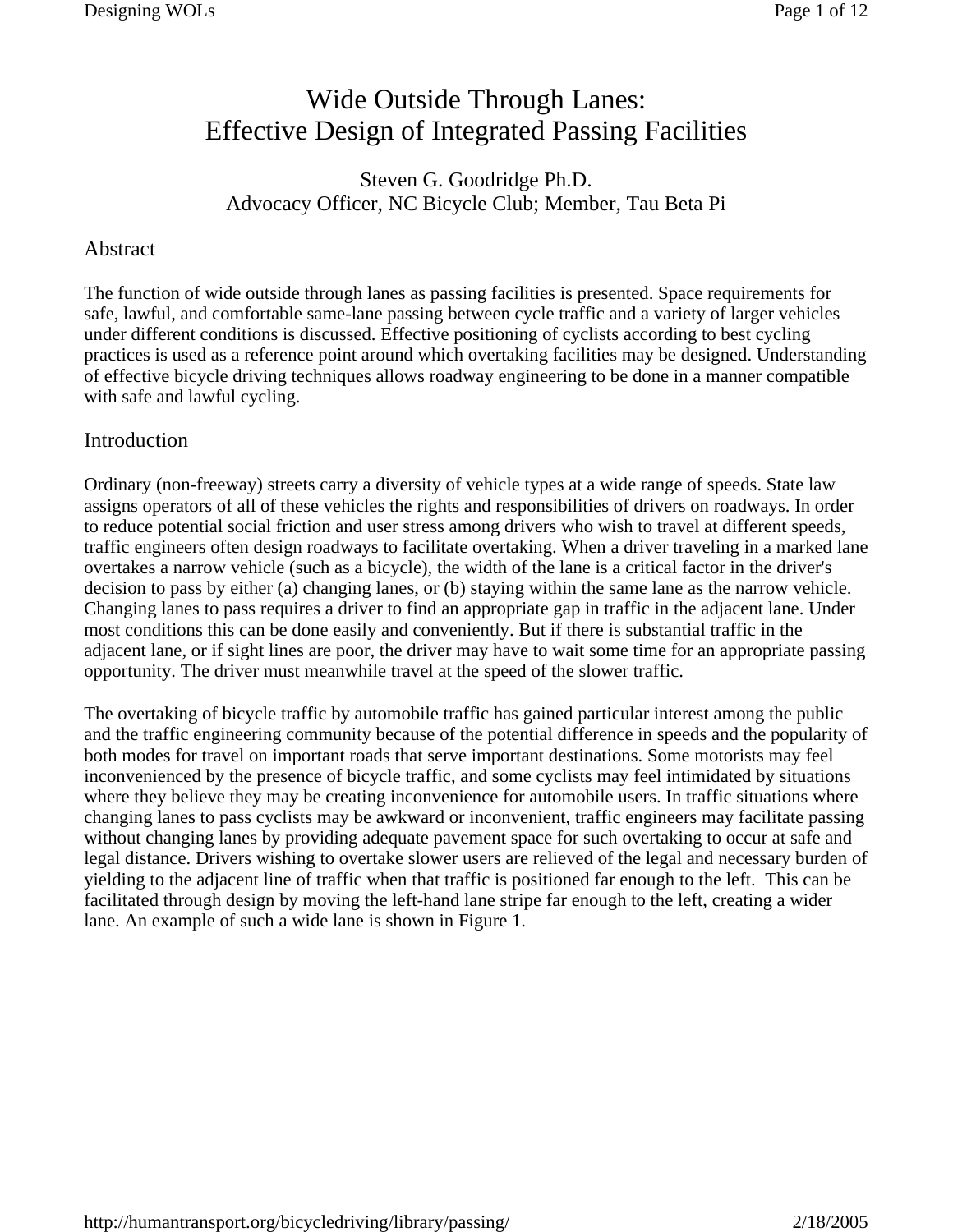

Figure 1: This wide lane allows automobile drivers to easily overtake cyclists without changing lanes, and is comfortable for casual cyclists to use even cycling two-abreast. (Wayne Pein Photos)

Wide lanes are sometimes referred to as bicycle facilities in traffic engineering literature. But strictly speaking, wide lanes are not required for bicycle travel, which is allowed on all ordinary roads; the extra width provides an optional improved passing facility. Roads with narrow lanes often carry substantial bicycle traffic; drivers of wide vehicles cannot pass these cyclists at safe and lawful distance without moving into the next lane, as shown in Figure 2. This is the typical practice seen on narrow-lane roads. But cyclists occasionally experience drivers attempting to pass at unlawfully close and unsafe distance within the same narrow lane, particularly when there is traffic occupying the adjacent lane. Although unsafe passing is primarily a law enforcement issue, this behavior is less common in wide lanes. As a result, many cyclists as well as motorists are proponents of wider pavement on roads that carry substantial traffic as a way to minimize the potential for conflict.



Figure 2: This 10' wide lane does not provide enough room for automobile drivers to overtake cyclists at safe and lawful distance within the same lane. Automobile drivers routinely move into the adjacent lane to pass. (Wayne Pein Photo)

Wide lanes work equally well for motorists overtaking other low-speed narrow vehicles such as mopeds and motor scooters, and depending upon width, facilitate overtaking of stopped busses, delivery trucks, and slowed right turning vehicles. Bicyclists also enjoy such passing advantages when they are the faster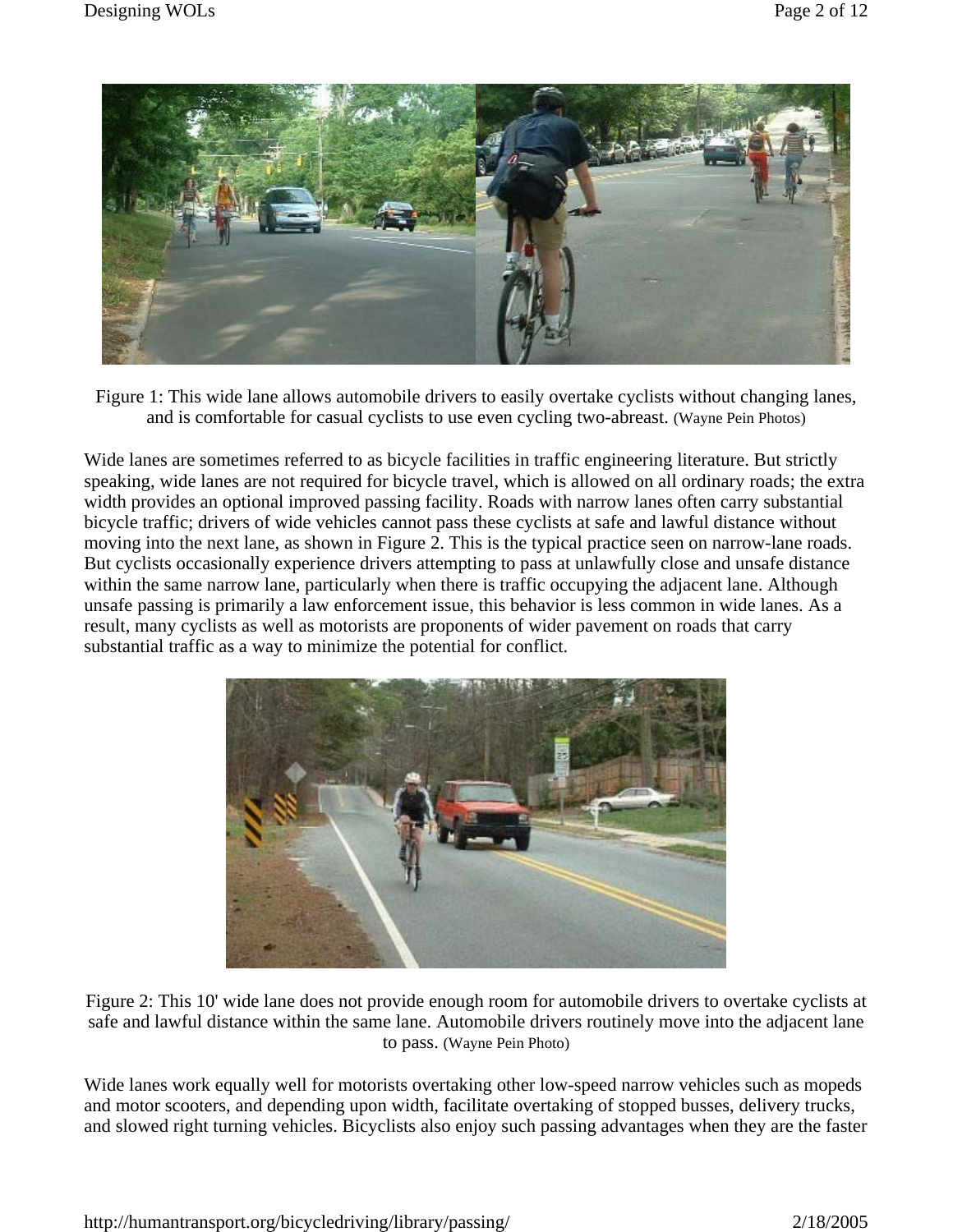# vehicle.

As the number of automobile-cyclist overtaking events increases, the community benefit of enhanced passing facilities increases. But there are a large number of factors that may affect the decision to outfit a road with such a space arrangement. These may include bicycle and motor vehicle traffic volumes, design speed, cyclist demographics, available right of way, cost of construction, and pedestrian crossing distances. Communities will likely weigh these issues on a case-by case basis, and may choose to concentrate on education and enforcement to promote safer behavior by overtaking motorists in those areas where roadway improvements are not made. A discussion of the effects of bicycle traffic on trip time and roadway capacity is provided by Forester  $[1]$ . Warrants or guidelines for when to provide passing facility enhancements are outside the scope of this article. Also, since different streets will carry different types of traffic at different concentrations and speeds through different types of neighborhoods, there is no perfect, one-size-fits all overtaking facility design that is always most appropriate. This article concentrates on the functional design issues related to best practices of bicycle operation and safe, lawful overtaking so that road designers can apply these basic principles to different streets in context.

### How Much Width?

The total width required to afford safe, lawful, and comfortable overtaking of cyclists by wider vehicles includes the width of the vehicles, users' shy distance to each side of the travel lane or adjacent traffic, and adequate spacing between them. The relationships between these distances are illustrated in Figure 3.



Figure 3: Distribution of space required to accommodate parallel operation of a bicycle and a typical motor vehicle (e.g. an SUV).

The component distances are as follows:

A. Shy distance on the paved surface between the cyclist's wheels and the gutter pan seam, drain grate, curb, or other surface discontinuity, whichever is closest. This space is required for maneuvering, balance and recovery. Typically between two and four feet, this may be even wider when descending a hill at high speed, when sight lines are poor, or where edge surface conditions are poor, and may be narrower at slower speeds or where the gutter pan is smooth and flush with the travel lane. On non-curb-and-gutter roadways, the cyclist's tires should also be assumed to be to the left of the fog line in order to avoid debris on the shoulder or to avoid a right-turn-only lane if present.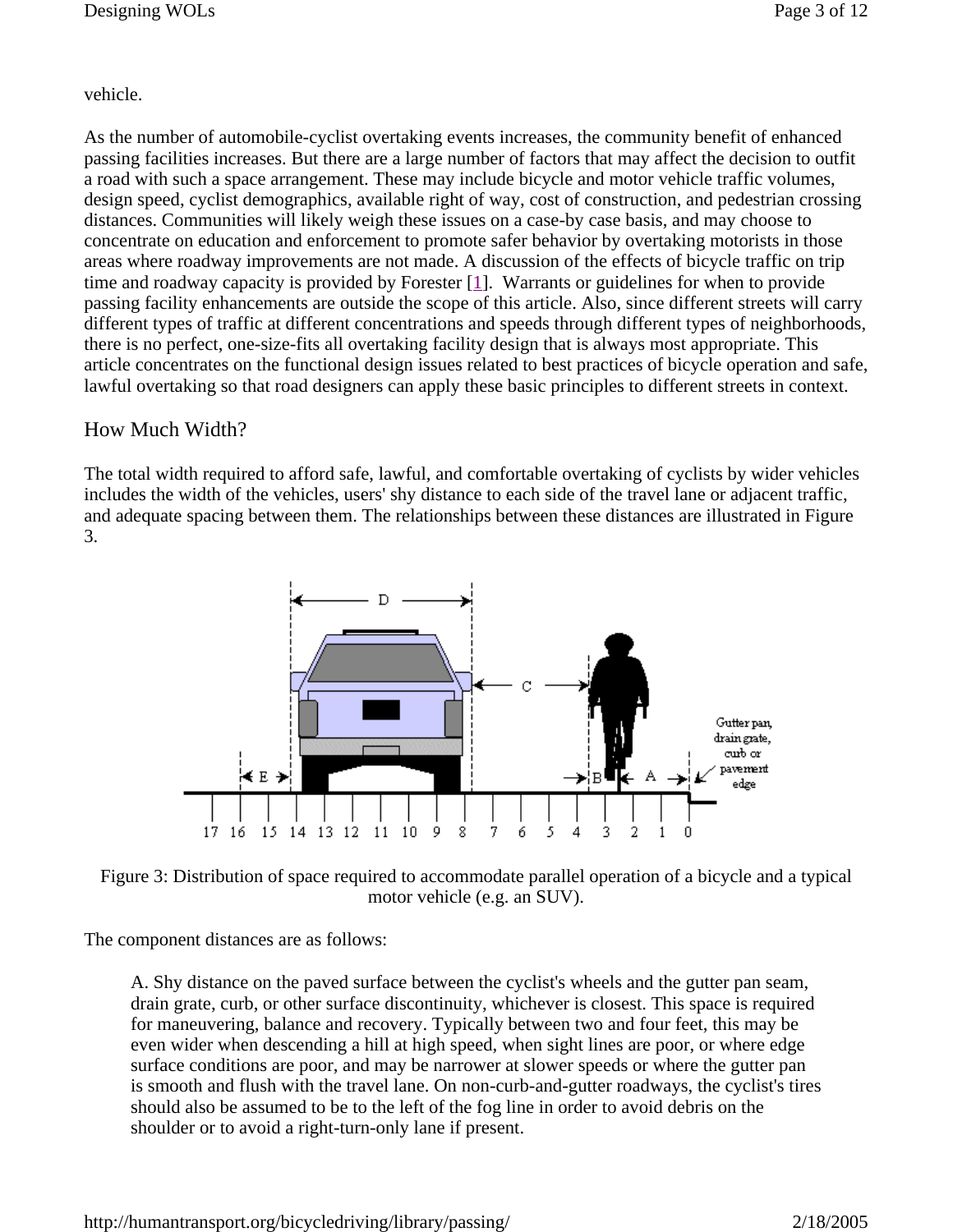B. One-half of the width of the cyclist (typically just over one foot) or, in the case of wider vehicles such as trikes and trailers, the distance of the left edge of the vehicle to the rightmost wheel.

C. Passing distance between cyclist and automobile - three feet is the legal minimum in those states that define it specifically for overtaking of cyclists; most DOTs and stateendorsed safety materials recommend this as an absolute minimum. This minimum space is recommended because cyclists are exposed and thus more vulnerable on open vehicles, because they require some wiggle room for balance and recovery, and because wind blasts from passing vehicles can destabilize cyclists. Drivers are always required by law to operate safely, and as vehicle speeds increase, more that three feet of passing space is required for safety. At slow speeds, some cyclists feel comfortable with less than three feet of clearance space provided that they have three feet or more of recovery area to their right. Empirical evidence on real-world streets typically yields average passing distances of four to five feet, and substantially more where traffic and roadway space allow.

D. Width of the motor vehicle including mirrors, typically just over 6 feet for SUVs, and about 9 feet for buses, commercial trucks and RVs.

E. Shy distance between the motor vehicle and the adjacent traffic lane. Comfortable distance is usually at least one foot.

As shown in Figure 3, when a cyclist operating with his tires 2.5 feet from the gutter seam is passed by an SUV at a typical distance of about four feet, the left side of the SUV will be about 14 feet from the gutter. With 12-foot lanes, the driver encroaches two feet into the adjacent lane. (Real-world road cyclists observe that such encroachment is fairly typical on roads with 12' lanes) A 14-foot wide lane accommodates this overtaking maneuver with no shy distance to the adjacent lane, but with little or no encroachment. A 16-foot wide lane provides about two feet of shy distance to the left edge of the lane. This shy distance is most desirable where there is oncoming traffic in the adjacent lane or if the left edge of the lane is bordered by a raised center median.

Any increase in lane width above 12 feet can provide some improvement in passing convenience and comfort under many conditions, even if it is just reducing the amount of encroachment by overtaking drivers into the adjacent lane. The more width is provided, the greater the number of different vehicle types (such as vans and wide trailers) that can pass at safe distance without crossing the lane line, and the greater the buffer space provided by drivers of normal-width cars. A width of 13 feet is better for overtaking than 12; 14 is better than 13; 15 is better than 14. The North Carolina Department of Transportation publication *North Carolina Bicycle Facilities Planning and Design Guidelines* makes the following recommendations:

*On roadways that accommodate [passing between] both bicycles and motor vehicles within the travel lanes, 4.2 m (14 feet) of usable width should be provided on the outside through lanes. Studies have shown that any additional width on outside through lanes is beneficial. In determining the usable width of an outside through lane, adjustments need to be made for obstructions. Bicyclists shy away from obstructions such as drainage grates, parked vehicles and longitudinal ridges between the pavement and gutter sections. An extra 0.3 m (1 ft) of "shy distance" should be added for flush or depressed obstructions, such as a joint or soft shoulder.* 

Figure 4 shows the typical positioning of a cyclist and automobile driver comfortably sharing a 16' lane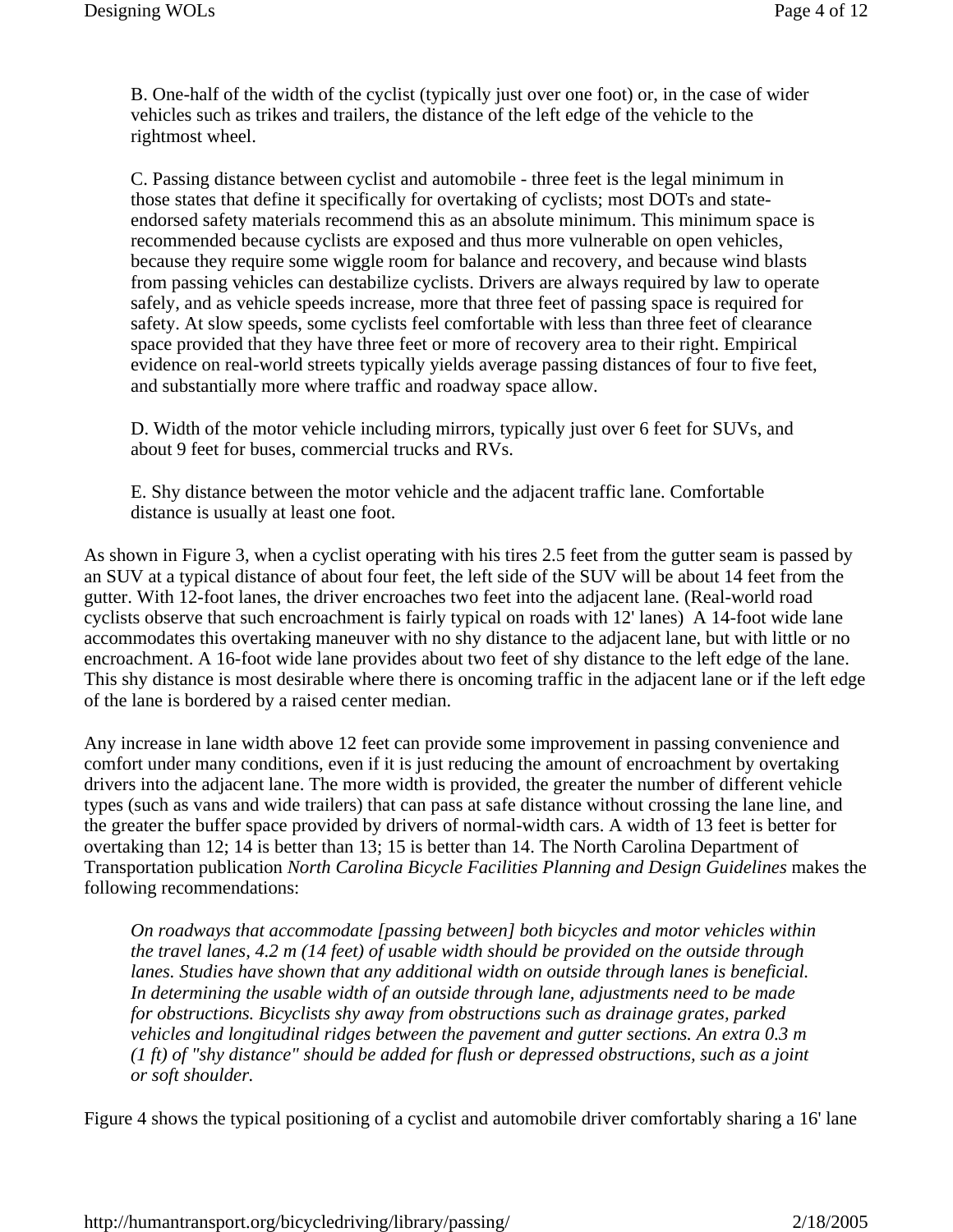side-by-side.



Figure 4: Comfortable cycling and same-lane overtaking in a 16' wide lane. (Wayne Pein Photo)

Many municipalities use standard lane widths of 16 feet for two-lane roads because this width allows cars and emergency vehicles to pass parked or disabled vehicles without crossing the center line or mounting a center median if present. A 16-foot lane also provides just enough space for a city bus or truck to pass a cyclist safely when done at slow speed, as shown in Figure 5. Figure 6 depicts an SUV driver overtaking to the right of a cyclist preparing to turn left from near the center of the roadway, as the cyclist is required to do by state law. Left-turning cyclists prefer to have some shy distance between their left hand signal and oncoming traffic. A 16-foot wide lane provides this space plus adequate space for safe and lawful overtaking by the SUV driver. Figure 7 depicts a cyclist safely and lawfully overtaking a stopped city transit bus.



Figure 5: Minimum space required for low-speed overtaking by a city bus with a mirror span of 9 feet. Greater passing distance is required if the bus is traveling at high speed.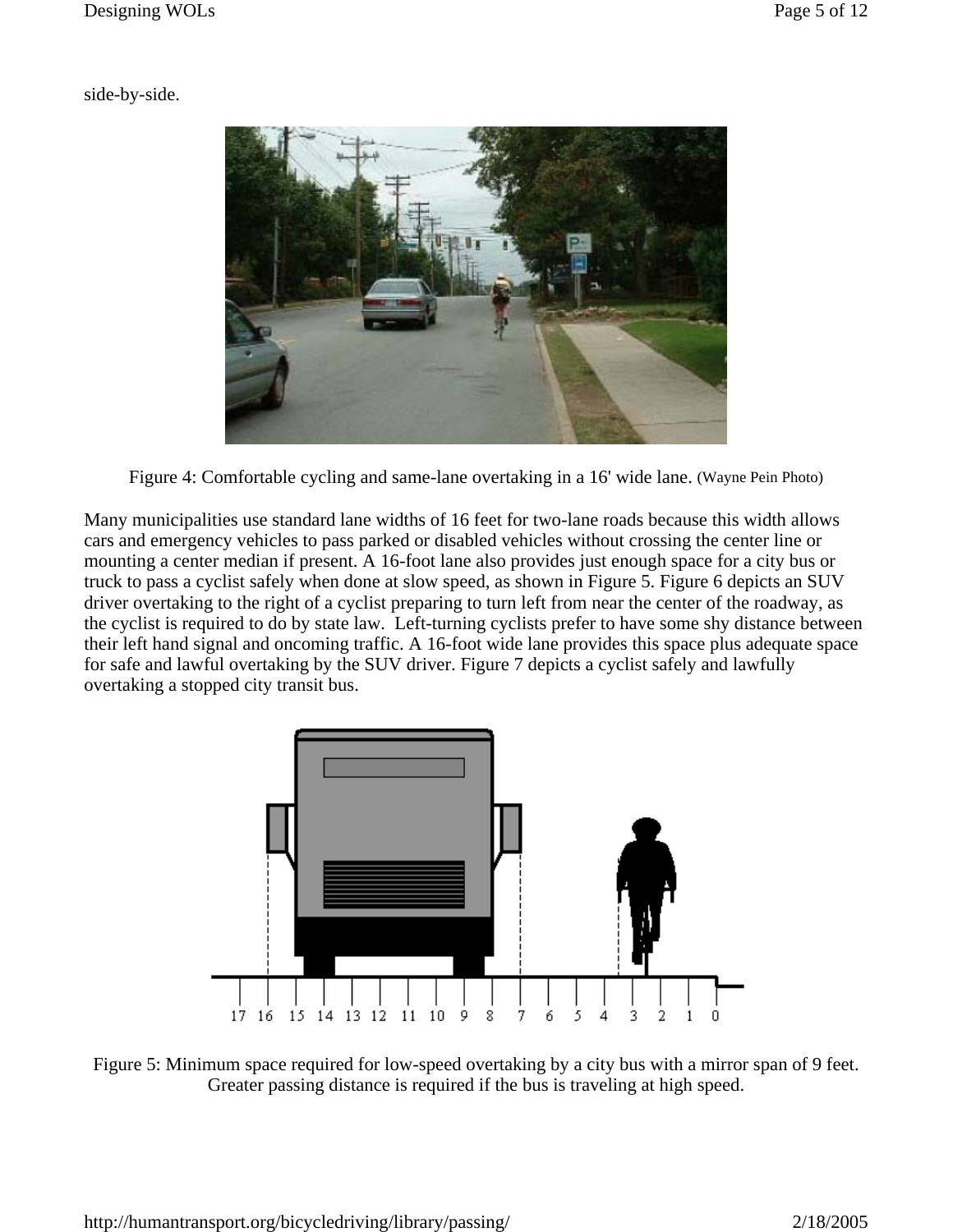

Figure 6: SUV overtaking to the right of a left-turning cyclist.



Figure 7: Cyclist overtaking to the left of a stopped city transit bus.

When large vehicles such as trucks and buses overtake a cyclist at high speed, the wind blast can destabilize the cyclist and cause him or her to swerve in a hazardous manner. This wind blast is a function of distance and speed, as shown in the chart in Figure 8. This chart appears in *North Carolina Bicycle Facilities Planning and Design Guidelines*. For higher-speed arterial roads carrying truck traffic at speeds of 50 mph and above, the minimum distance for a tolerable wind blast force ranges from four to six feet. But "tolerable" is likely a stronger wind blast than what would be considered "comfortable" by some cyclists. Roadway designers may wish to consider providing greater passing distance where high speeds and/or volumes of truck traffic are expected. Education and enforcement of vehicle operators to reduce their speed when passing is another strategy that can improve cyclist safety and comfort.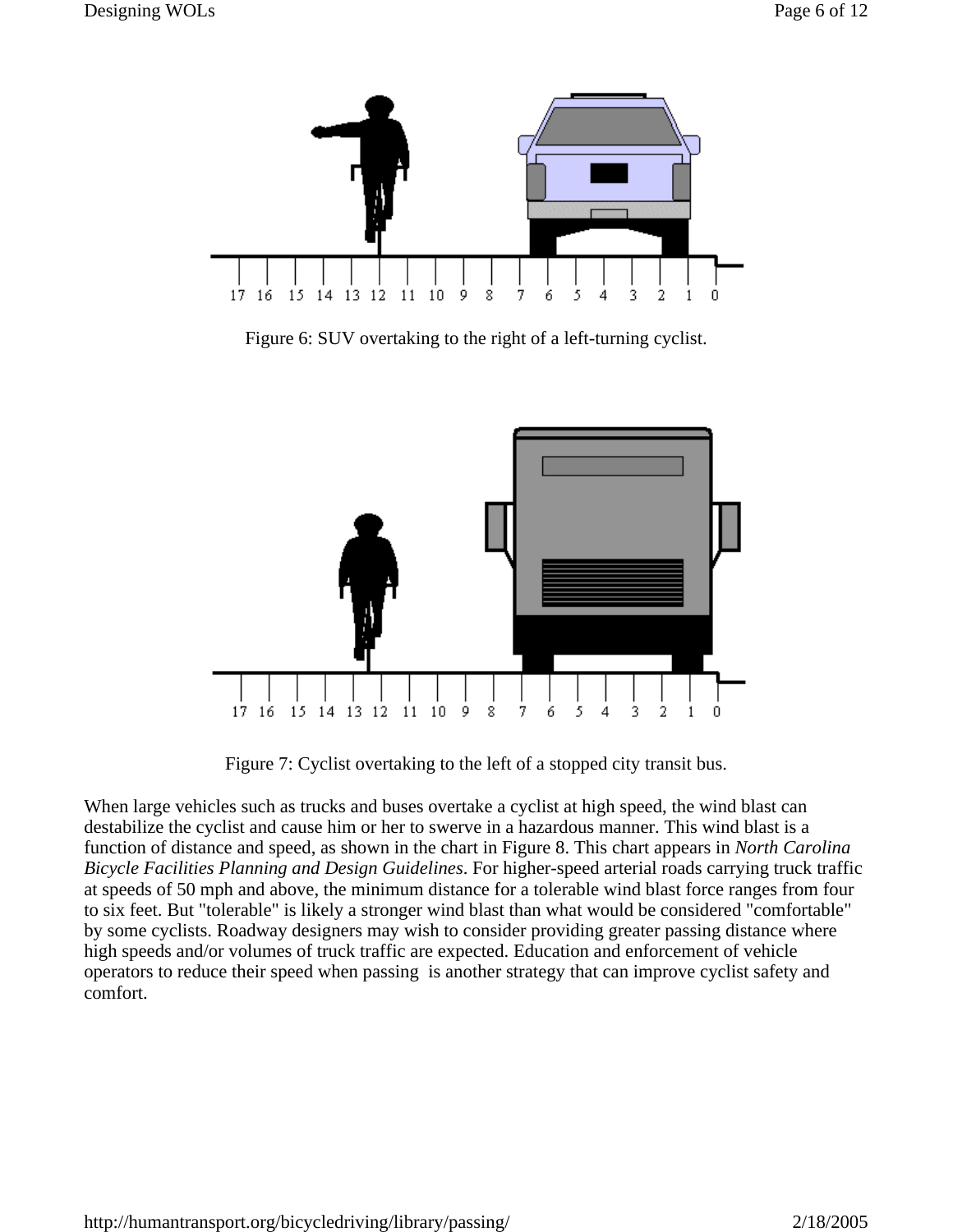

Figure 8: Wind blast forces on cyclists overtaken by heavy motor vehicles as a function of distance and speed.

The *North Carolina Bicycle Facilities Planning and Design Guidelines* suggests that 16 feet is the desired minimum amount of total space for safe and comfortable passing of cyclists. In the section on bicycle lane widths, the Guidelines states:

*Under ideal conditions, minimum bicycle lane width is 1.2 m (4 ft). However, certain edge conditions dictate additional bicycle lane width. Additional width is also desirable if the width of the adjacent traffic lane is less than 3.6 m (12 ft). This is an important addition because the effective clearance between bicyclist and the adjacent traffic is a function of the combined width of both the bike lane and the adjacent traffic lane.*

From the preceding analysis, it should be obvious why many cyclists report greater comfort operating where 16 feet of total pavement width is provided for side-by-side operation (bike lane stripe or not) compared to narrower roads with the same traffic volume. Note that bike lane striping can be described accurately as the segregation of traffic by vehicle type within a through lane that is 16' wide or wider. Segregation by vehicle type has numerous disadvantages, especially where it conflicts with proper destination positioning (such as in Figure 6) or speed positioning (as in Figure 7), and has never been shown by scientific study to improve safety for cyclists. For deeper analyses comparing plain wide lanes to segregated lanes, see Pein [2], [3], and Goodridge [4]. For additional discussion of optimum wide outside lane widths, see Pein [5].

Placement of Wide Outside Through Lanes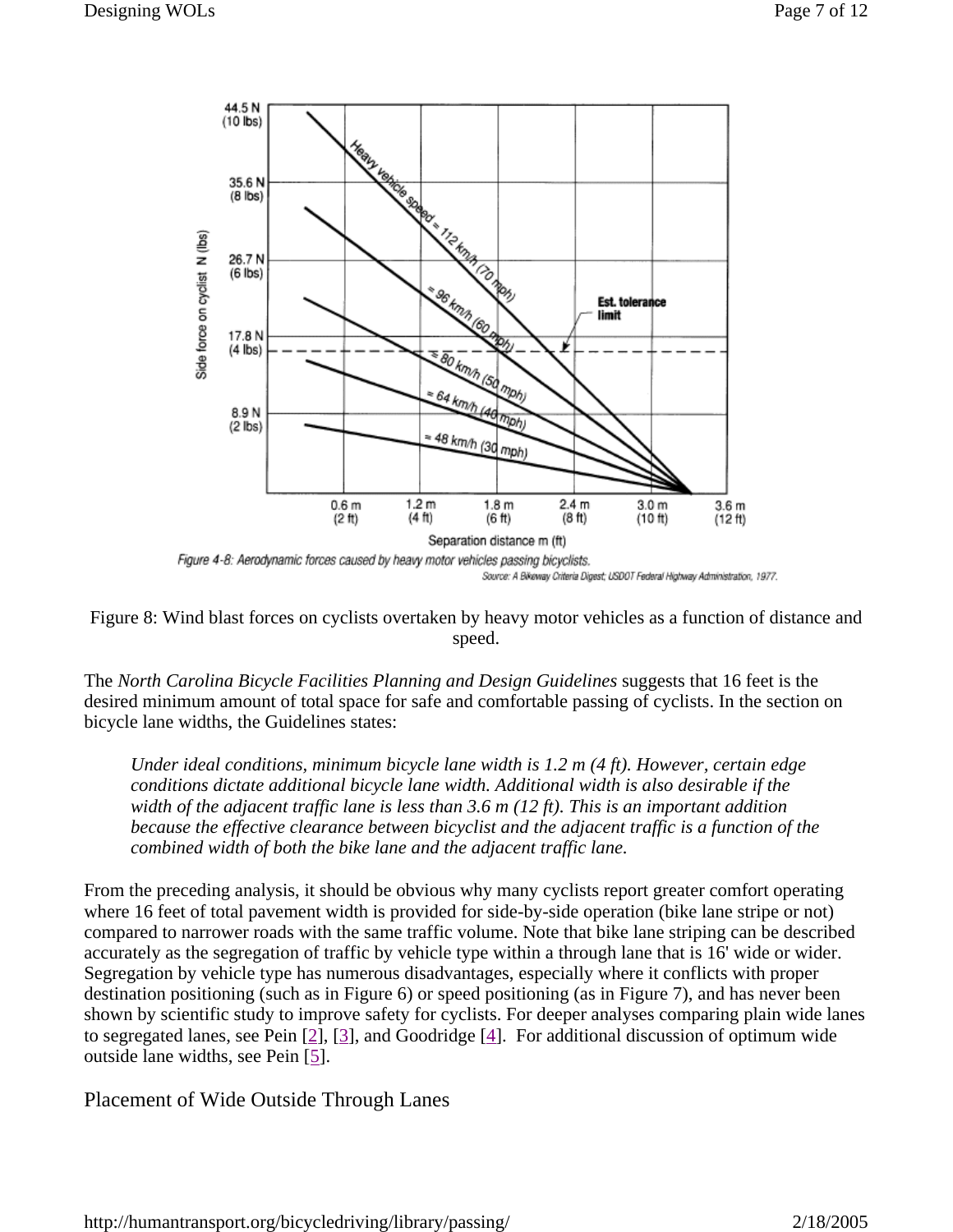There has been very little discussion in the highway engineering literature of how to effectively configure wide outside lanes at intersections. This is an important topic, because ineffective allocation of roadway space at intersections may waste the opportunity for easier overtaking or discourage safe and lawful positioning of cyclists traveling through the intersection. When provided in the context of bicycle transportation, a wide outside lane should normally be *a through lane*, not a right-turn-only lane. This is because if most of the traffic is headed straight through the intersection, and cyclists operate lawfully in the correct lane for their destination, then most of the same-lane automobile-overtaking-bicycle events will occur in the rightmost through lane. Traffic in the right-turn-only lane will be lower in volume, as well as comparably slower in preparation for the turn. The *North Carolina Bicycle Facilities Planning and Design Guidelines* uses the term "through lane" extensively in its discussion of wide outside lanes; for instance, from page 27: "At intersections with separate right-turn-lanes, the outside through lane should be widened...."

An example of a wide outside through lane beside a right-turn-only lane is shown in Figure 9. If the through lane turns into a right-turn-only lane, cyclists must merge left into the through lane. To provide the same overtaking benefits for through-traveling automobile drivers, the space in the outside lane must be redistributed to the through lane. This can be accomplished with a taper, as shown in Figure 10. The distance over which this transition takes effect should be on the order of a hundred feet or more in order to allow cyclists time to negotiate a merge prior to reaching the intersection.



Figure 9: Design of a wide outside through lane at an intersection.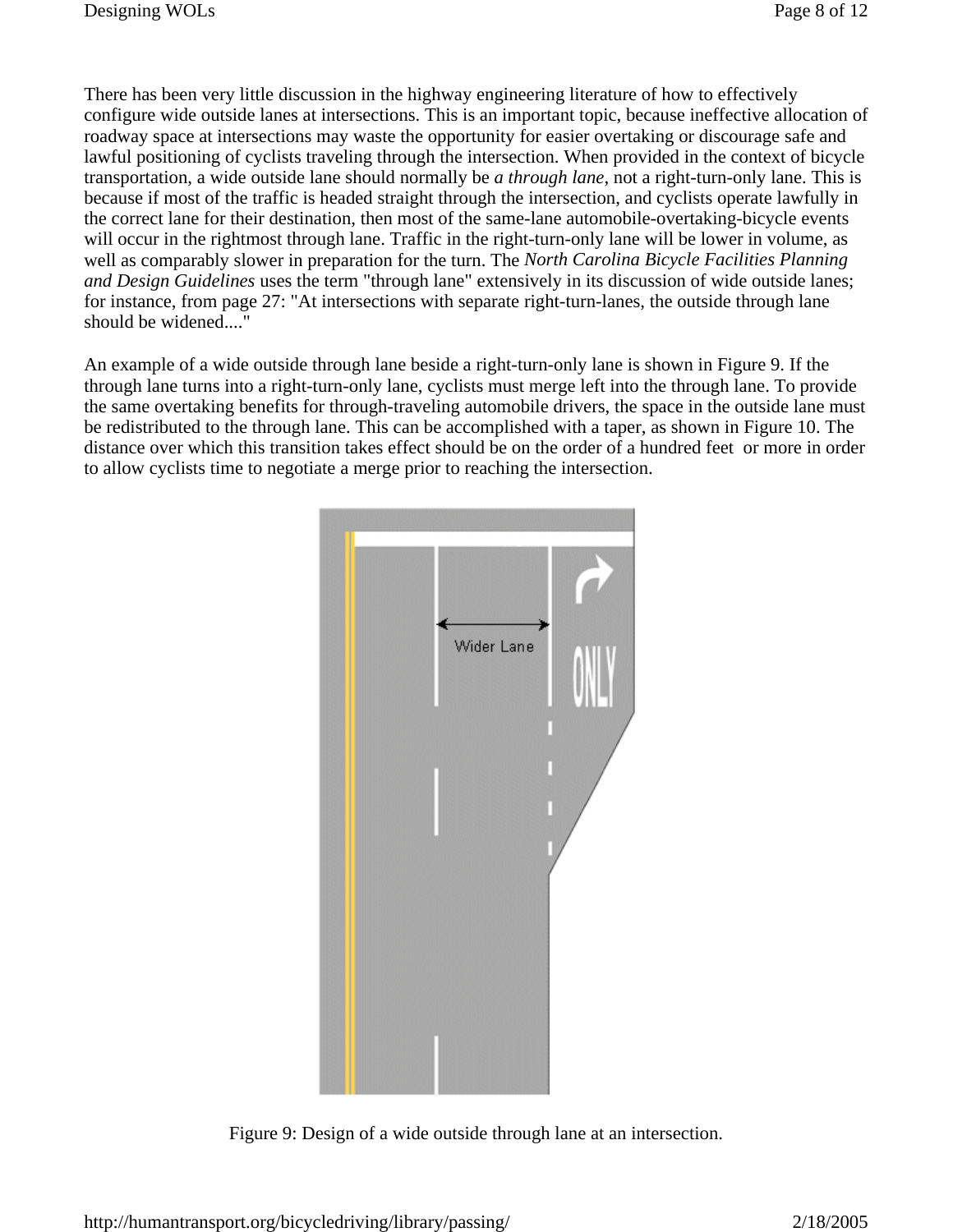

Figure 10: Transition of space where an outside lane becomes a right-turn-only lane. Taper distance is shown compressed for schematic illustration purposes.

Long, high-speed right-turn-only lanes can make cyclists uncomfortable where they result in traffic overtaking cyclists on both sides at high speeds. This becomes especially uncomfortable for cyclists if the through lane is narrow, thus increasing their friction with through traffic. Keeping the through-lane substantially wider than the right-turn-only lane encourages through-cyclists to stay in the correct lane. Minimizing the use of high-speed right-turn-only lanes in general may also improve cyclist comfort and reduce the problem of improper cycling.

# On-Street Parallel Parking

On-street parallel parking requires cyclists to allow themselves additional shy distance away from the door zone. The sudden opening of car doors directly in front of cyclists is a common cause of bicyclist crashes and injuries in urban areas (see survey of research by Allen [6]). Cyclists are more narrow than approaching automobiles and are therefore more likely to go undetected by passengers about to disembark from parked cars. A cyclist operating at speed will often be unable to stop or merge to the left safely in time when a door is opened without warning. For these reasons, traffic cycling training provided by organizations such as CAN-Bike and the League of American Bicyclists teaches cyclists to ride at least five feet away from the side of parked cars to eliminate the risk of dooring.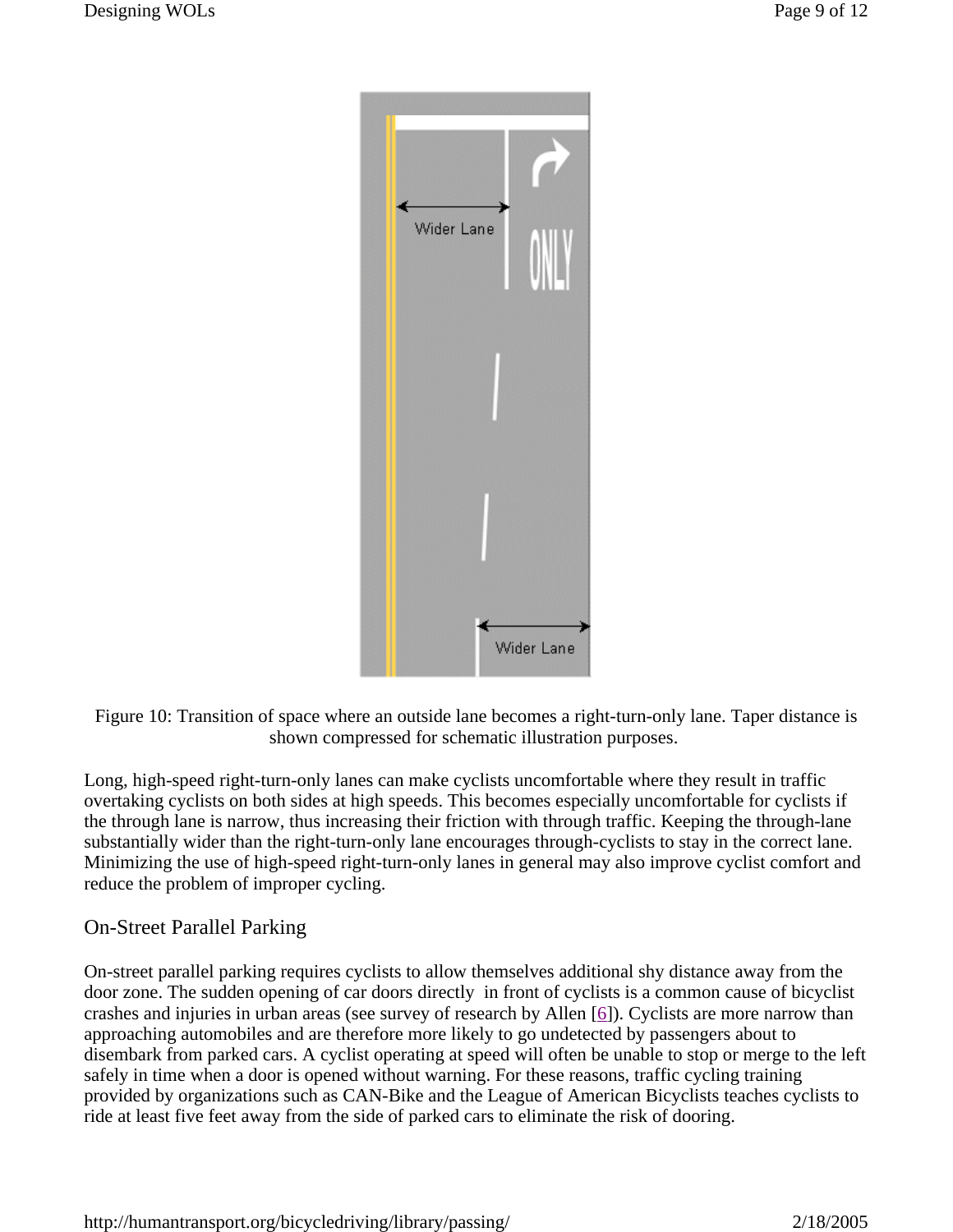Some traffic engineering departments have attempted to facilitate convenient automobile-overtaking of cyclists by directing cyclists to ride within the door zone by marking bike lane stripes and stencils in the door zone, as shown in Figure 11. Experts in cycling safety charge that this is a highly unethical practice that directly contradicts safe-cycling instruction and best bicycling practices. Cyclists operating in doorzone bike lanes have been injured and killed (see Allen, [7]) as the result of the sudden opening of doors.



Figure 11: Left: A door-zone bike lane. (www.bicycledriver.com photo) Right: Scene of a cyclist fatality that resulted from a dooring incident in a door-zone bike lane in Cambridge, MA. (Robert Winters Photo)

If space for overtaking of cyclists operating in a safe manner is to be constructed in the vicinity of onstreet parking, the cyclists' shy distance must be increased to keep them well outside of the door zone. A discussion of door zone width and a table of widths for different vehicles is provided by John Allen in [8]. Figure 12 shows the spacing of an SUV overtaking a cyclist tracking a safe distance (B+A+DZ) away from a parked SUV of width W located at a distance F from the edge of the parking space. The width required for a city bus to make the same maneuver is shown in Figure 13. If this space cannot be provided with a wide enough lane, then cyclists should be encouraged through an education campaign to operate near the center of the travel lane, and motorists should be encouraged and enforced to change lanes to pass cyclists.



Figure 12: An SUV overtaking a safely-operating cyclist traveling beside on-street parking.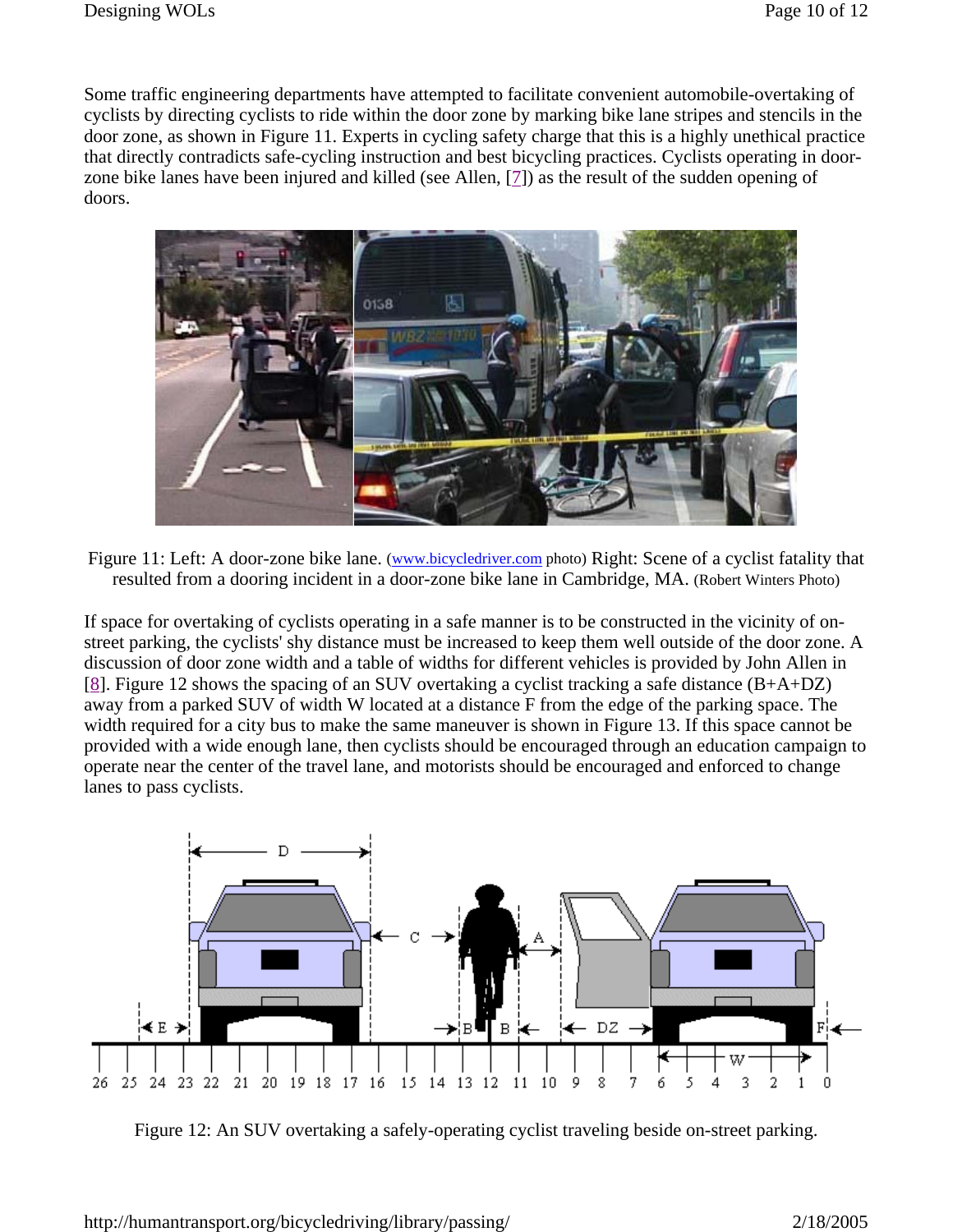

Figure 13: A city bus overtaking a safely-operating cyclist traveling beside on-street parking.

# **Conclusions**

Engineering impacts on the safety, comfort, and convenience of motorist-overtaking-cyclist events are primarily a function of the provided pavement space. Passing-facility enhancements can make cycling more pleasant, but they are not bicycle facilities; the cycling facilities are, by state law, already there. Travel lanes narrower than 12 feet do not allow drivers of cars and wider vehicles to pass cyclists entirely within the same lane at safe and legal distance. Lanes substantially wider than 12 feet, e.g. 14 to 16 feet, allow for more possibilities for same-lane passing among a wider variety of vehicle types, with greater safety and comfort for both cyclists and overtaking drivers. Where right-turn-only lanes are provided at junctions, lane width enhancements related to overtaking of cyclists should be placed in the through lane where through-cyclists will operate. Near on-street parking, design of overtaking facilities must accommodate the need for cyclists to operate well outside the door zone. Since overtaking facility improvements are not feasible or advisable everywhere, public education and enforcement are important to remind overtaking operators of their duty to respect the safety and travel rights of slower operators in travel lanes.

# References

- [1] John Forester, Bicycle Transportation, 2nd Edition, MIT Press, 1994, also here.
- [2] Wayne Pein, Wide Outside Lanes are Superior to Bike Lanes
- [3] Wayne Pein, Critique of FHWA Bike Lane Versus Wide Curb Lane Study
- [4] Steven Goodridge, Bike Lane Stripes: Do They Improve Conditions for Cycling?